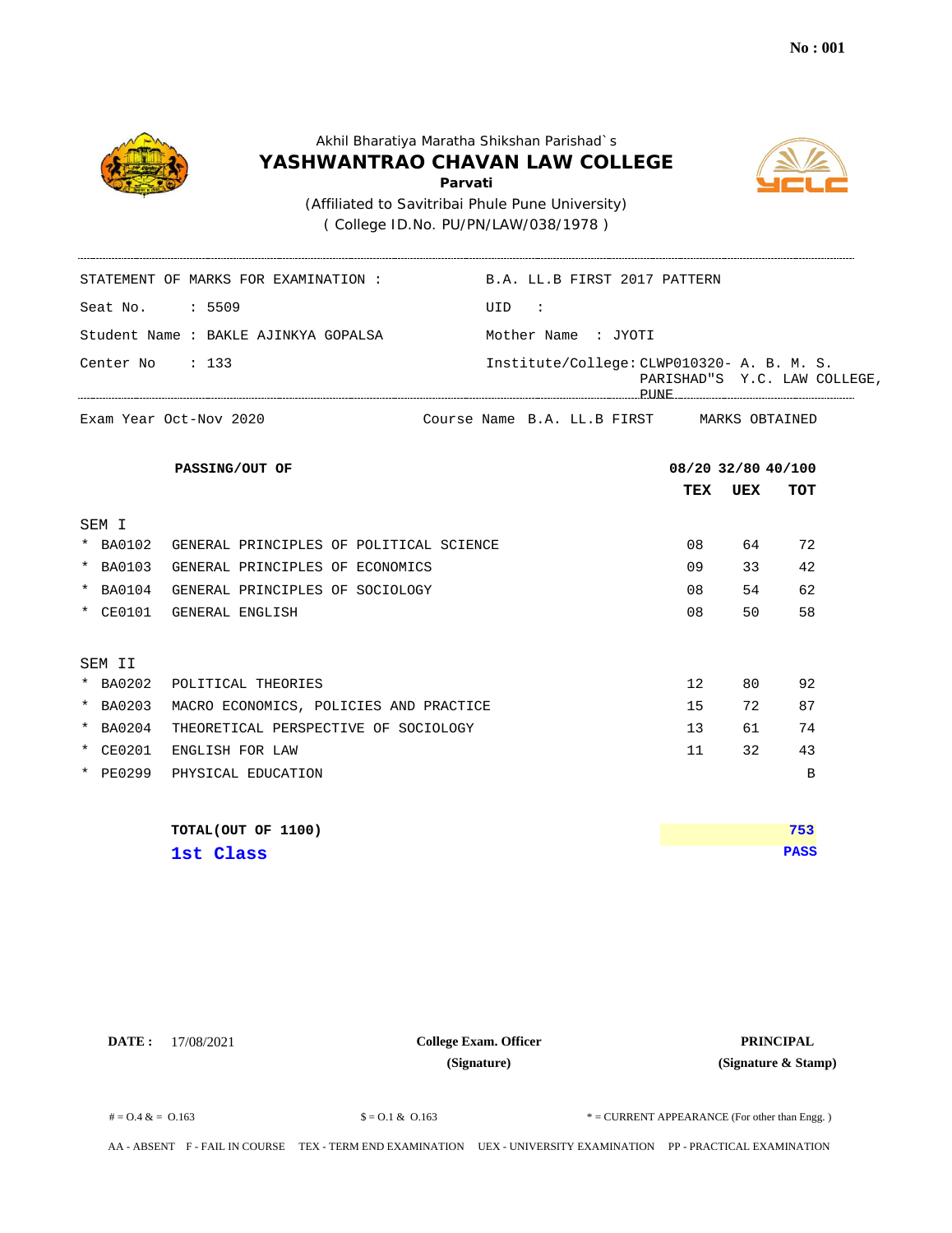

 ( College ID.No. PU/PN/LAW/038/1978 ) (Affiliated to Savitribai Phule Pune University)

| STATEMENT OF MARKS FOR EXAMINATION: B.A. LL.B FIRST 2017 PATTERN |                                            |                    |     |                              |
|------------------------------------------------------------------|--------------------------------------------|--------------------|-----|------------------------------|
| Seat No. : 5564                                                  | UID:                                       |                    |     |                              |
| Student Name : GHORPADE RASHMI SUNIL                             | Mother Name : BHARATI                      |                    |     |                              |
| Center No : 133                                                  | Institute/College: CLWP010320- A. B. M. S. |                    |     | PARISHAD"S Y.C. LAW COLLEGE, |
| Exam Year Oct-Nov 2020                                           | Course Name B.A. LL.B FIRST MARKS OBTAINED |                    |     |                              |
| PASSING/OUT OF                                                   |                                            | 08/20 32/80 40/100 |     |                              |
|                                                                  |                                            | TEX                | UEX | TOT                          |
| SEM I                                                            |                                            |                    |     |                              |
| BA0102 GENERAL PRINCIPLES OF POLITICAL SCIENCE                   |                                            | 09                 | 32  | 41                           |
| BA0103 GENERAL PRINCIPLES OF ECONOMICS                           |                                            | $10^{-}$           | 35  | 45                           |
| BA0104 GENERAL PRINCIPLES OF SOCIOLOGY                           |                                            | 08                 | 37  | 45                           |
| * CE0101 # GENERAL ENGLISH                                       |                                            | 08                 | 29  | 37                           |
| SEM II                                                           |                                            |                    |     |                              |
| BA0202<br>POLITICAL THEORIES                                     |                                            | 08                 | 32  | 40                           |
| <b>BA0203</b><br>MACRO ECONOMICS, POLICIES AND PRACTICE          |                                            | 09                 | 40  | 49                           |
| BA0204<br>THEORETICAL PERSPECTIVE OF SOCIOLOGY                   |                                            | 10                 | 36  | 46                           |
| CE0201<br>ENGLISH FOR LAW                                        |                                            | 08                 | 32  | 40                           |
| <b>PE0299</b><br>PHYSICAL EDUCATION                              |                                            |                    |     | $\mathsf{C}$                 |
| TOTAL(OUT OF 800)                                                |                                            |                    |     | 343                          |
| Pass Class                                                       |                                            |                    |     | <b>PASS</b>                  |

**DATE :** 17/08/2021 **PRINCIPAL College Exam. Officer (Signature)**

**(Signature & Stamp)**

 $\text{\$} = 0.1 \& 0.163$   $\text{\$} = 0.1 \& 0.163$   $\text{\$} = \text{CURENT}$  APPEARANCE (For other than Engg.)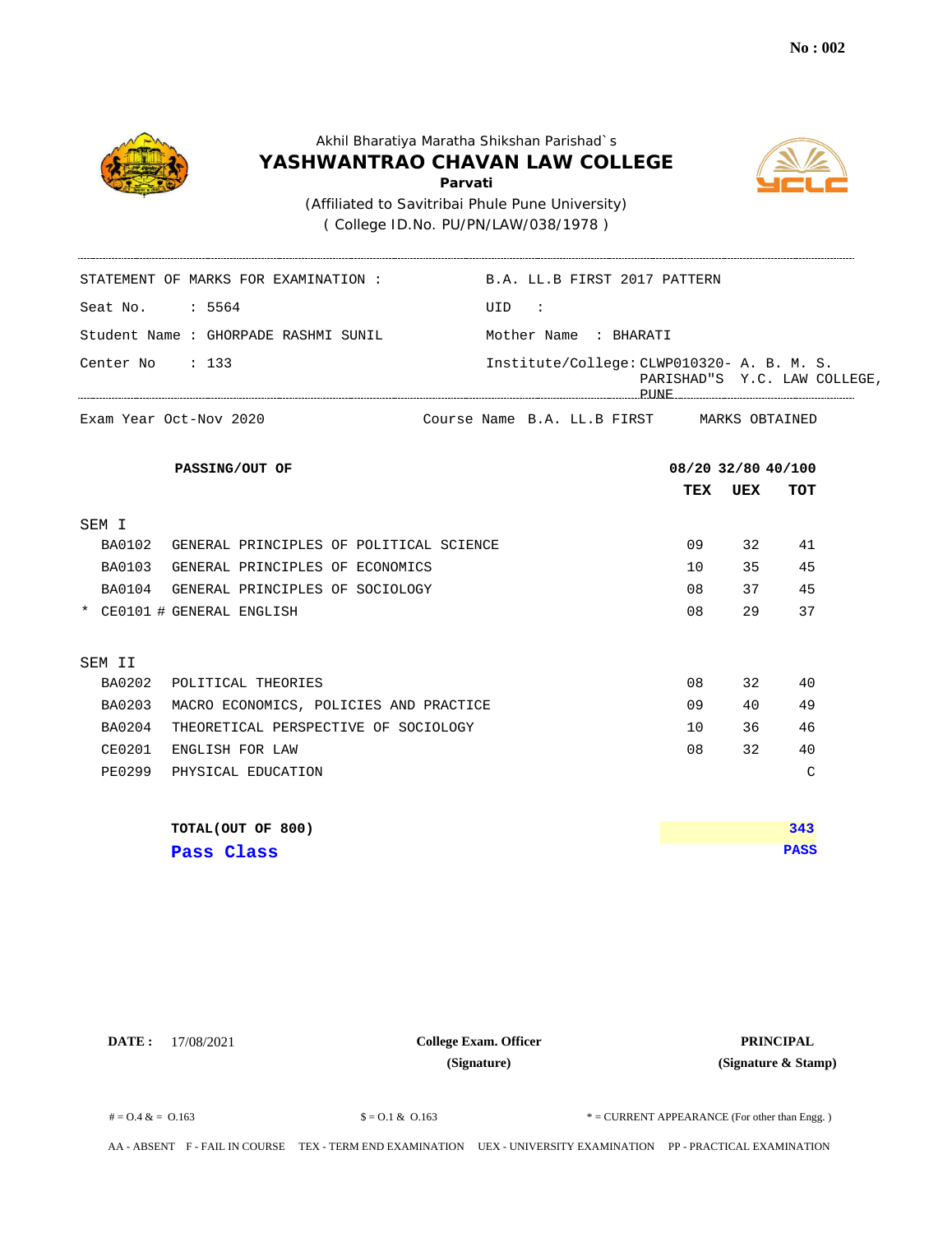



 ( College ID.No. PU/PN/LAW/038/1978 ) (Affiliated to Savitribai Phule Pune University)

| STATEMENT OF MARKS FOR EXAMINATION :                    | B.A. LL.B FIRST 2017 PATTERN               |                    |     |                              |
|---------------------------------------------------------|--------------------------------------------|--------------------|-----|------------------------------|
| Seat No. : 5603                                         | UID :                                      |                    |     |                              |
| Student Name : KAMTHE RESHABH SANJAY                    | Mother Name : RAJSHRI                      |                    |     |                              |
| Center No : 133                                         | Institute/College: CLWP010320- A. B. M. S. |                    |     | PARISHAD"S Y.C. LAW COLLEGE, |
| Exam Year Oct-Nov 2020                                  | Course Name B.A. LL.B FIRST MARKS OBTAINED |                    |     |                              |
| PASSING/OUT OF                                          |                                            | 08/20 32/80 40/100 |     |                              |
|                                                         |                                            | TEX                | UEX | TOT                          |
| SEM I                                                   |                                            |                    |     |                              |
| * BA0102<br>GENERAL PRINCIPLES OF POLITICAL SCIENCE     |                                            | 11                 | 69  | 80                           |
| <b>BA0103</b><br>GENERAL PRINCIPLES OF ECONOMICS        |                                            | 10                 | 32  | 42                           |
| BA0104 GENERAL PRINCIPLES OF SOCIOLOGY                  |                                            | 11                 | 32  | 43                           |
| CE0101 GENERAL ENGLISH                                  |                                            | 11                 | 38  | 49                           |
| SEM II                                                  |                                            |                    |     |                              |
| * BA0202<br>POLITICAL THEORIES                          |                                            | 13 <sup>°</sup>    | 67  | 80                           |
| <b>BA0203</b><br>MACRO ECONOMICS, POLICIES AND PRACTICE |                                            | 11                 | 41  | 52                           |
| * BA0204<br>THEORETICAL PERSPECTIVE OF SOCIOLOGY        |                                            | 16                 | 58  | 74                           |
| CE0201<br>ENGLISH FOR LAW                               |                                            | 11                 | 33  | 44                           |
| PE0299<br>PHYSICAL EDUCATION                            |                                            |                    |     | C                            |
| TOTAL(OUT OF 800)                                       |                                            |                    |     | 464                          |
| <b>Higher Second Class</b>                              |                                            |                    |     | <b>PASS</b>                  |

**DATE :** 17/08/2021 **PRINCIPAL College Exam. Officer (Signature)**

**(Signature & Stamp)**

 $\text{\$} = 0.1 \& 0.163$   $\text{\$} = 0.1 \& 0.163$   $\text{\$} = \text{CURENT}$  APPEARANCE (For other than Engg.)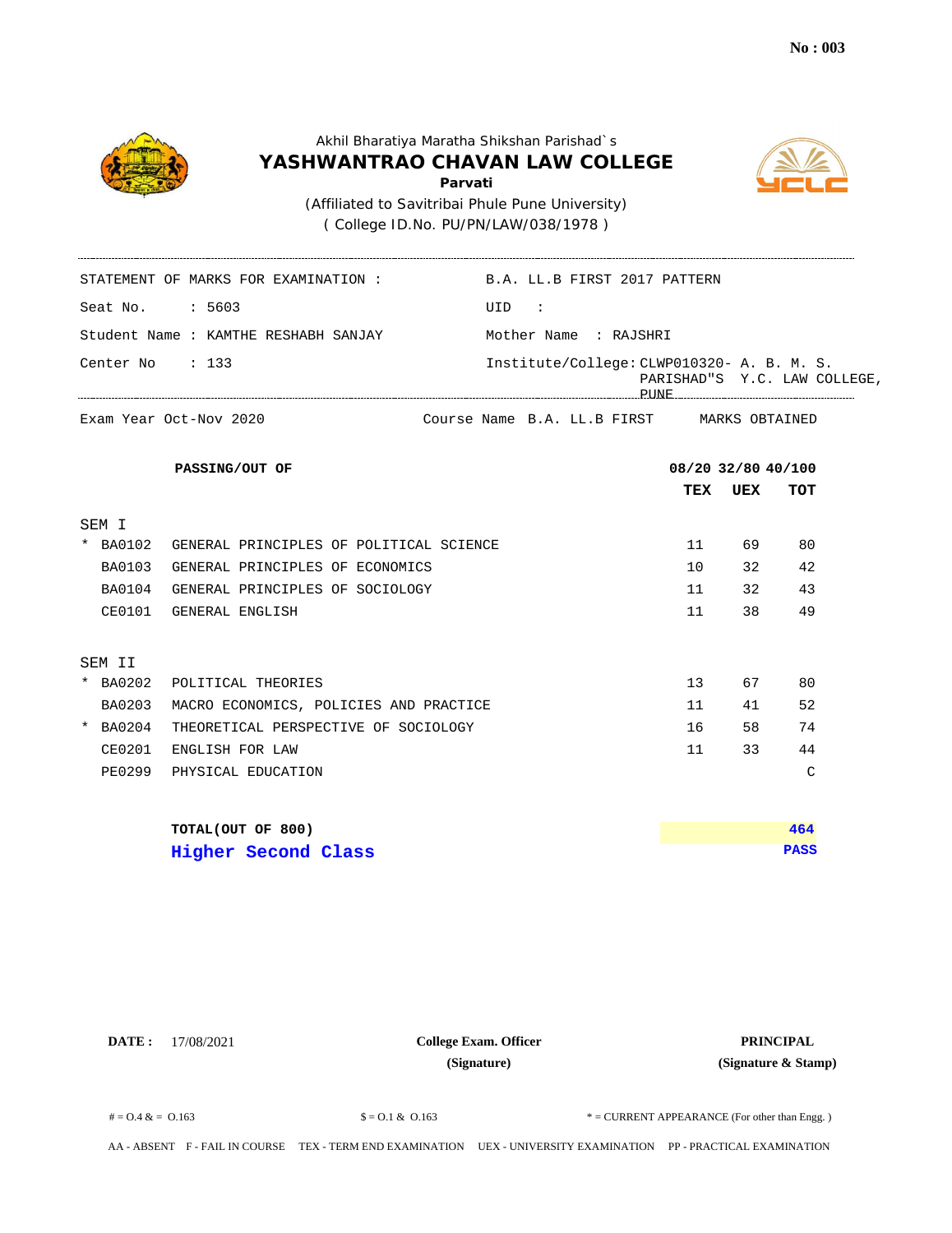



 ( College ID.No. PU/PN/LAW/038/1978 ) (Affiliated to Savitribai Phule Pune University)

\_\_\_\_\_\_\_\_\_\_\_\_\_\_\_\_\_\_\_\_\_\_

|                 | STATEMENT OF MARKS FOR EXAMINATION :             | B.A. LL.B FIRST 2017 PATTERN               |                    |     |                              |
|-----------------|--------------------------------------------------|--------------------------------------------|--------------------|-----|------------------------------|
| Seat No. : 5666 |                                                  | UID:                                       |                    |     |                              |
|                 | Student Name : PATIL ANUSHKA PRASHANT            | Mother Name : KAVITA                       |                    |     |                              |
| Center No : 133 |                                                  | Institute/College: CLWP010320- A. B. M. S. |                    |     | PARISHAD"S Y.C. LAW COLLEGE, |
|                 | Exam Year Oct-Nov 2020                           | Course Name B.A. LL.B FIRST MARKS OBTAINED |                    |     |                              |
|                 | PASSING/OUT OF                                   |                                            | 08/20 32/80 40/100 |     |                              |
|                 |                                                  |                                            | TEX                | UEX | TOT                          |
| SEM I           |                                                  |                                            |                    |     |                              |
|                 | * BA0102 GENERAL PRINCIPLES OF POLITICAL SCIENCE |                                            | 10                 | 62  | 72                           |
| * BA0103        | GENERAL PRINCIPLES OF ECONOMICS                  |                                            | 12                 | 58  | 70                           |
| * BA0104        | GENERAL PRINCIPLES OF SOCIOLOGY                  |                                            | 14                 | 66  | 80                           |
| * CE0101        | GENERAL ENGLISH                                  |                                            | 12 <sup>°</sup>    | 74  | 86                           |
| SEM II          |                                                  |                                            |                    |     |                              |
| * BA0202        | POLITICAL THEORIES                               |                                            | 15                 | 35  | 50                           |
| * BA0203        | MACRO ECONOMICS, POLICIES AND PRACTICE           |                                            | 11                 | 64  | 75                           |
| * BA0204        | THEORETICAL PERSPECTIVE OF SOCIOLOGY             |                                            | 16                 | 37  | 53                           |
| * CE0201        | ENGLISH FOR LAW                                  |                                            | 09                 | 69  | 78                           |
|                 | * PE0299 PHYSICAL EDUCATION                      |                                            |                    |     | B                            |
|                 | TOTAL(OUT OF 800)                                |                                            |                    |     | 564                          |
|                 | 1st Class with Distn.                            |                                            |                    |     | <b>PASS</b>                  |

**DATE :** 17/08/2021 **PRINCIPAL College Exam. Officer (Signature)**

**(Signature & Stamp)**

 $\text{\$} = 0.1 \& 0.163$   $\text{\$} = 0.1 \& 0.163$   $\text{\$} = \text{CURENT}$  APPEARANCE (For other than Engg.)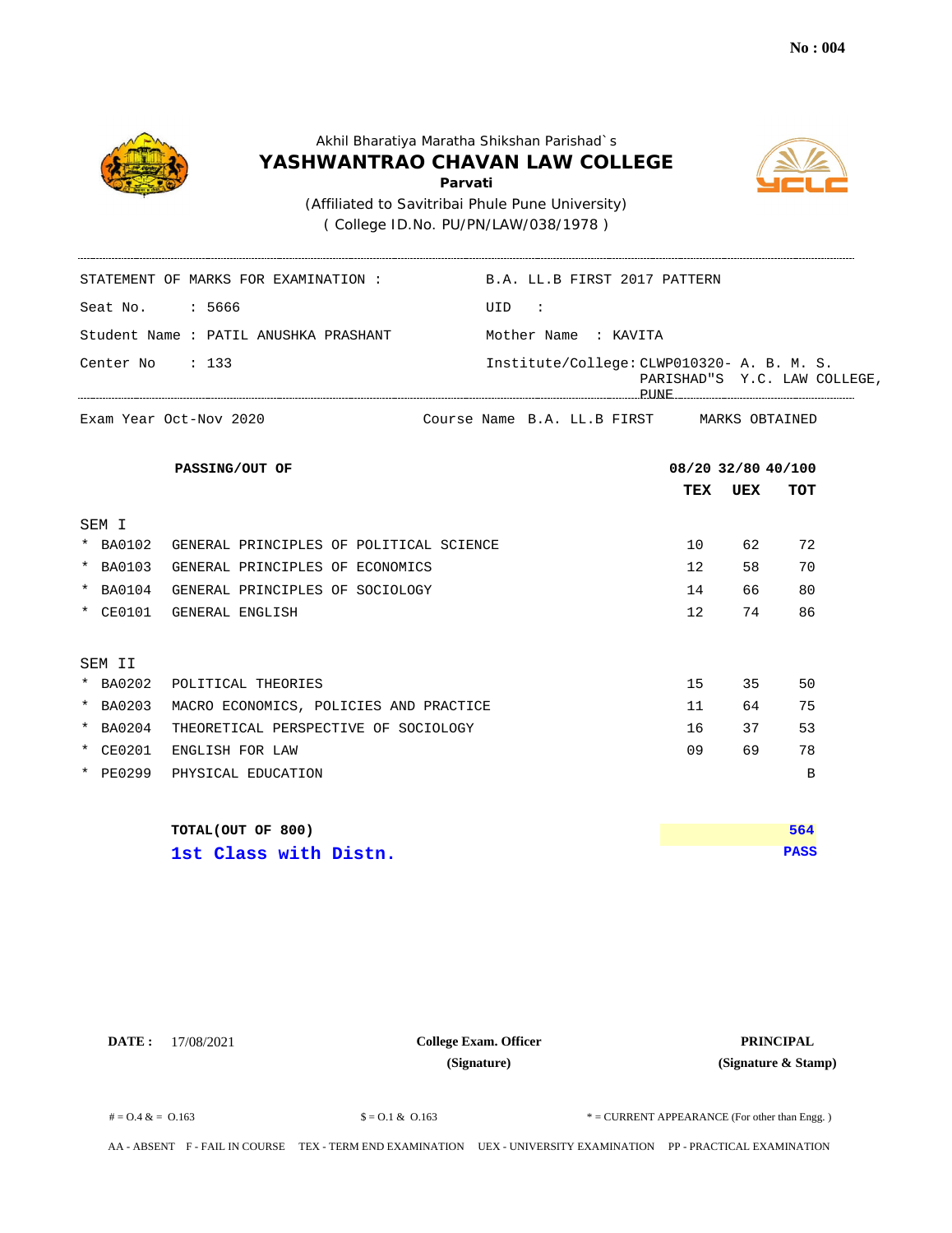

 ( College ID.No. PU/PN/LAW/038/1978 ) (Affiliated to Savitribai Phule Pune University)

|                   | STATEMENT OF MARKS FOR EXAMINATION: B.A. LL.B FIRST 2017 PATTERN |       |                                            |                    |     |                              |
|-------------------|------------------------------------------------------------------|-------|--------------------------------------------|--------------------|-----|------------------------------|
| Seat No. : 5740   |                                                                  | UID : |                                            |                    |     |                              |
|                   | Student Name : SHAIKH ABU HURERAH AZIZ Mother Name : RAHIMAT     |       |                                            |                    |     |                              |
| Center No $: 133$ |                                                                  |       | Institute/College: CLWP010320- A. B. M. S. |                    |     | PARISHAD"S Y.C. LAW COLLEGE, |
|                   | Exam Year Oct-Nov 2020                                           |       | Course Name B.A. LL.B FIRST MARKS OBTAINED |                    |     |                              |
|                   | PASSING/OUT OF                                                   |       |                                            | 08/20 32/80 40/100 |     |                              |
|                   |                                                                  |       |                                            | TEX                | UEX | TOT                          |
| SEM I             |                                                                  |       |                                            |                    |     |                              |
|                   | * BA0102 GENERAL PRINCIPLES OF POLITICAL SCIENCE                 |       |                                            | 08                 | 80  | 88                           |
| BA0103            | GENERAL PRINCIPLES OF ECONOMICS                                  |       |                                            | 08                 | 32  | 40                           |
|                   | * BA0104 GENERAL PRINCIPLES OF SOCIOLOGY                         |       |                                            | 08                 | 49  | 57                           |
|                   | CE0101 GENERAL ENGLISH                                           |       |                                            | 12                 | 40  | 52                           |
| SEM II            |                                                                  |       |                                            |                    |     |                              |
| * BA0202          | POLITICAL THEORIES                                               |       |                                            | 10                 | 33  | 43                           |
| * BA0203          | MACRO ECONOMICS, POLICIES AND PRACTICE                           |       |                                            | 11                 | 37  | 48                           |
| * BA0204          | THEORETICAL PERSPECTIVE OF SOCIOLOGY                             |       |                                            | 09                 | 32  | 41                           |
| * CE0201          | ENGLISH FOR LAW                                                  |       |                                            | 08                 | 41  | 49                           |
|                   | * PE0299 PHYSICAL EDUCATION                                      |       |                                            |                    |     | B                            |
|                   | TOTAL(OUT OF 800)                                                |       |                                            |                    |     | 418                          |
|                   | II Class                                                         |       |                                            |                    |     | <b>PASS</b>                  |

**DATE :** 17/08/2021 **PRINCIPAL College Exam. Officer (Signature)**

**(Signature & Stamp)**

 $\text{\$} = 0.1 \& 0.163$   $\text{\$} = 0.1 \& 0.163$   $\text{\$} = \text{CURENT}$  APPEARANCE (For other than Engg.)